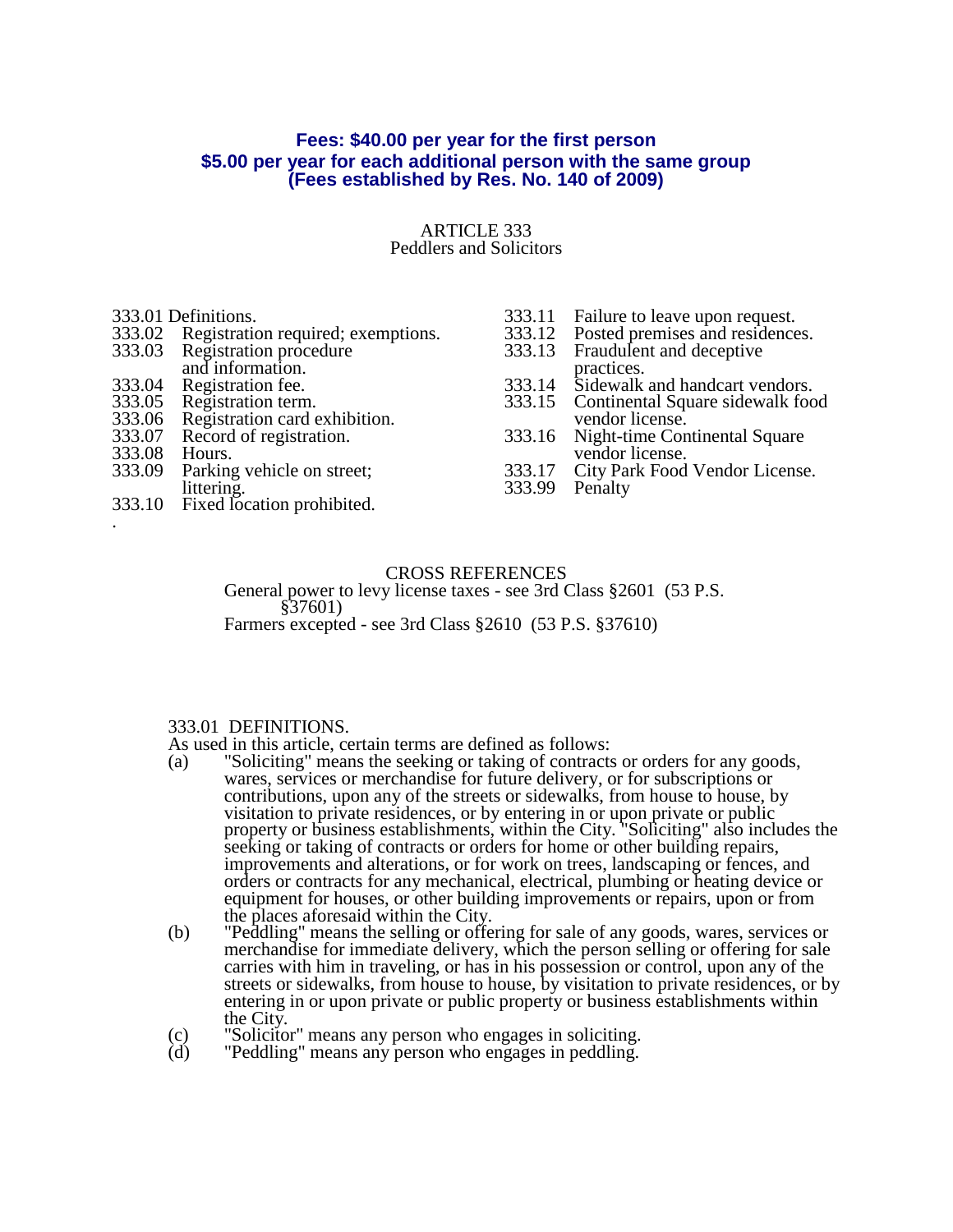## 333.02 BUSINESS REGULATION AND TAXATION CODE 28

- (e) "Person" means any natural person, association, partnership, firm, organization or corporation.
- (f) "Primary" registration means the first registration form filed in the particular calendar year. (Ord. 19-2011. Passed 6-7-11.)

## 333.02 REGISTRATION REQUIRED; EXEMPTIONS.

(a) No person shall engage in soliciting or peddling in the City without first having registered as herein provided, except as listed below:

- (b) Registration requirements shall not apply to:
	- (1) Farmers seeking or taking orders for the sale of fresh produce;<br>(2) The seeking or taking of orders by any manufacturer or produc
	- The seeking or taking of orders by any manufacturer or producer for the sale of bread and bakery products, meat and meat products or milk and milk products;
	- (3) The seeking or taking of orders by insurance or real estate agents or brokers licensed under the laws of the Commonwealth of Pennsylvania;
	- (4) Any person taking orders for merchandise from dealers or merchants, for resale to an ultimate consumer;
	- (5) Public or charitable activities in which the City is a participant, such activities being conducted for the enjoyment and well being of the community.
	- (6) Artists, musicians, actors, videographers, photographers, poets, or other individuals in artistic fields displaying 5 total items or less of original artwork, music cd's, films, photos, or poetry books or poems, or other similar original creations, or any individual in an artistic field creating for immediate sale original works of art, playing music, reciting poetry, acting, or performing for artistic purposes shall be exempt from registration.<br>A. This
		- This exemption does not apply to any individual involved in the creation and/or sale of food, drink or other edible items.
		- B. This exemption does not apply to any individual wishing to perform or sell items or art door-to-door or outside the "CBD" or City parks.
		- C. This exemption it not intended to allow individuals to avoid registration for street festivals or other planned City events that require other means of registration to participate.
		- D. All Codified Ordinances in Part 7, General Offenses, are still applicable to any individual under this exemption and may be enforced without warning.
		- E. For the purpose of this section, "original" means those artistic works, creations, wares or services sold on-site by the artist, artisan or performer who hand-crafted or created them.
		- F. This exemption does not apply to firearms, explosive devices, fireworks, swords, knives or other weapons.
		- G. This exemption does not apply to tattoo or permanent body art services. (Ord. 29-2012. Passed 9-18-12.)

## 333.03 REGISTRATION PROCEDURE AND INFORMATION.

Every person desiring to engage in solicitation or peddling in the City shall register with the City on a form provided by the City. The registration shall contain only the following information verified by certification, and separate forms shall be provided for profit or nonprofit religious, public or charitable organizations: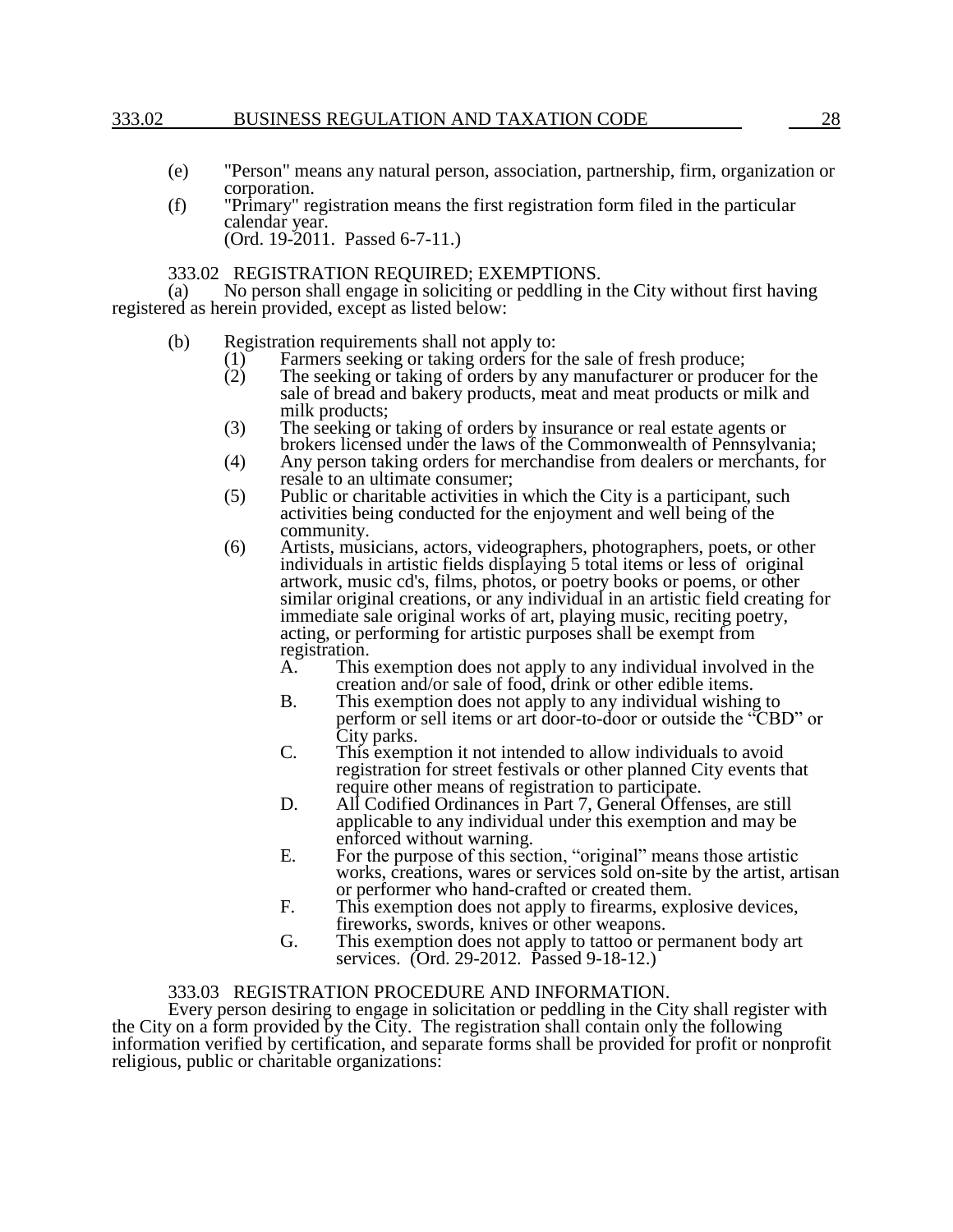| 29                             | Peddlers and Solicitors                                                                                                                                                                                                                                                                                                                                                                                                        | 333.04 |
|--------------------------------|--------------------------------------------------------------------------------------------------------------------------------------------------------------------------------------------------------------------------------------------------------------------------------------------------------------------------------------------------------------------------------------------------------------------------------|--------|
|                                |                                                                                                                                                                                                                                                                                                                                                                                                                                |        |
| (a)                            | For Profit Making Registrants.<br>Date of application, company name, address and phone number;<br>(1)<br>(2)<br>Name and telephone number of supervisor, or a statement that such                                                                                                                                                                                                                                              |        |
|                                | applicant is self-employed;<br>(3)<br>Full name of applicant, local address, local phone number, permanent<br>address and permanent phone number;                                                                                                                                                                                                                                                                              |        |
|                                | (4)<br>The nature of the goods, wares, services or merchandise offered for sale;<br>(5)<br>The year, registration license number and type of vehicle to be used in<br>activities;                                                                                                                                                                                                                                              |        |
|                                | (6)<br>Identification (driver's license number, Social Security number, or in the<br>case of a business an Employer Identification Number. The City shall<br>keep such information confidential);                                                                                                                                                                                                                              |        |
|                                | Reference;<br>(7)<br>(8)<br>Signature of applicant (should be verified, driver's license, etc.);<br>(9)<br>A registration card shall be furnished which in addition to other<br>information shall contain the following statement:                                                                                                                                                                                             |        |
|                                | "The issuance of this card does not endorse or<br>sanction the activity of the bearer".                                                                                                                                                                                                                                                                                                                                        |        |
|                                | (10)<br>All applicable personal information specified above shall be given for<br>every person registering. An individual registration card shall be required<br>for each helper. No registration card under this article shall be<br>transferable from one person to another.                                                                                                                                                 |        |
| (b)                            | For Nonprofit Charitable, Religious or Public Organizations:<br>Date of application, full name of group or organization, address and<br>(1)<br>telephone number;                                                                                                                                                                                                                                                               |        |
|                                | (2)<br>Name, permanent address, permanent phone number, local address, local<br>phone number and title of person registering on behalf of the above group<br>or organization;                                                                                                                                                                                                                                                  |        |
|                                | (3)<br>Purpose of organization;<br>(4)<br>Nature of solicitations being made or goods or services offered for sale;                                                                                                                                                                                                                                                                                                            |        |
|                                | (5)<br>Give dates when activity will be performed;                                                                                                                                                                                                                                                                                                                                                                             |        |
|                                | (6)<br>Has organization complied with provisions of the Solicitation of Funds for<br>Charitable Purposes Act of Dec. 19, 1990, P.L. 1200, No. 202 as amended,<br>governing solicitations for charitable, benevolent, patriotic or other                                                                                                                                                                                        |        |
|                                | purposes;<br>(7)<br>The registrant shall supply a list of all solicitors and peddlers, providing<br>name, address and telephone number;                                                                                                                                                                                                                                                                                        |        |
|                                | A registration card shall not be issued or required.<br>(8)<br>Companies registered to do business in the Commonwealth of Pennsylvania may                                                                                                                                                                                                                                                                                     |        |
| (c)                            | elect to register their direct sales agents or employees by providing the completed<br>registration forms of those agents or employees, together with the fees for same,<br>to the City. For this purpose, companies shall include any individual, partnership<br>or corporation, which engages in soliciting or peddling and which employs one or<br>more direct sales agents or employees.<br>(Ord. 19-2011. Passed 6-7-11.) |        |
| (Ord. 19-2011. Passed 6-7-11.) | 333.04 REGISTRATION FEE.<br>All fees for peddlers and solicitors' permits shall be established by resolution of Council.                                                                                                                                                                                                                                                                                                       |        |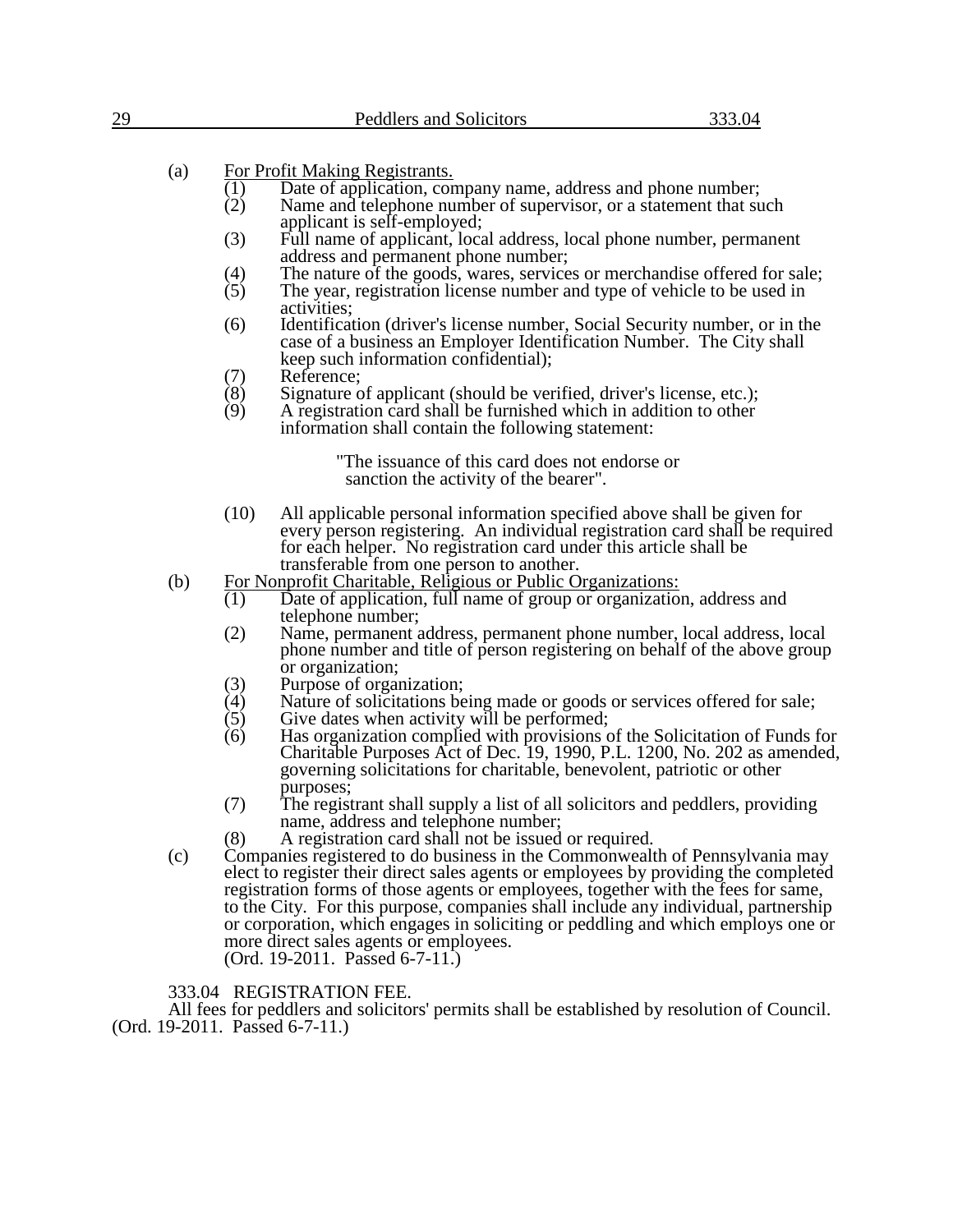## 333.05 REGISTRATION TERM.

The registration cards granted pursuant to this article shall be valid until the end of the calendar year of the year issued. (Ord. 19-2011. Passed 6-7-11.)

#### 333.06 REGISTRATION CARD EXHIBITION.

Any registration card, when issued, shall state inter alia the products to be sold, services to be rendered or subscriptions or contributions to be solicited by the registrant. Every solicitor or peddler shall at all times, when engaged in soliciting or peddling in the City, carry such registration card upon his person and shall exhibit it upon request to all police officers, City officials and residents. No solicitor or peddler shall engage in selling any product or service not mentioned on such registration card.

(Ord. 19-2011. Passed 6-7-11.)

## 333.07 RECORD OF REGISTRATION.

The Bureau of Police shall keep a record of all registrations issued under this article, and shall forward daily to the Chief of Police a list of registrations issued hereunder. The Chief of Police shall supervise the activities of registrants and furnish information to residents as requested by them. (Ord. 19-2011. Passed 6-7-11.)

#### 333.08 HOURS.

No person operating as a solicitor or peddler under this article shall engage in soliciting or peddling on Sundays or legal holidays nor any other day of the week before 8:00 a. m. or after 9:00 p. m. prevailing time, except any person obtaining consent of occupant prior to presenting himself in person. (Ord. 19-2011. Passed 6-7-11.)

## 333.09 PARKING VEHICLE ON STREET; LITTERING.

No person operating as a solicitor or peddler shall maintain or keep a street or curbstone market by parking any vehicle upon any street or alley in the City for any longer than necessary to make his presence known to persons residing in the immediate vicinity. No such person shall place or deposit any refuse on any such street, highway or alley. (Ord. 19-2011. Passed 6-7-11.)

#### 333.10 FIXED LOCATION PROHIBITED.

No person operating as a solicitor or peddler under this article shall occupy any fixed location upon any of the sidewalks, streets, highways or alleys of the City for the purpose of soliciting or peddling with or without any stand or counter. (Ord. 19-2011. Passed 6-7-11.)

#### 333.11 FAILURE TO LEAVE UPON REQUEST.

No person shall engage in peddling or soliciting at, or remain on the premises of, any residence after having been asked by the occupant thereof to leave such premises or residence. (Ord. 19-2011. Passed 6-7-11.)

#### 333.12 POSTED PREMISES AND RESIDENCES.

No person shall engage in peddling or soliciting upon any premises or residence located thereon if such premises or residence is posted against solicitation by means of a notice prominently displayed, upon which is printed the legend:

## "NO SOLICITORS"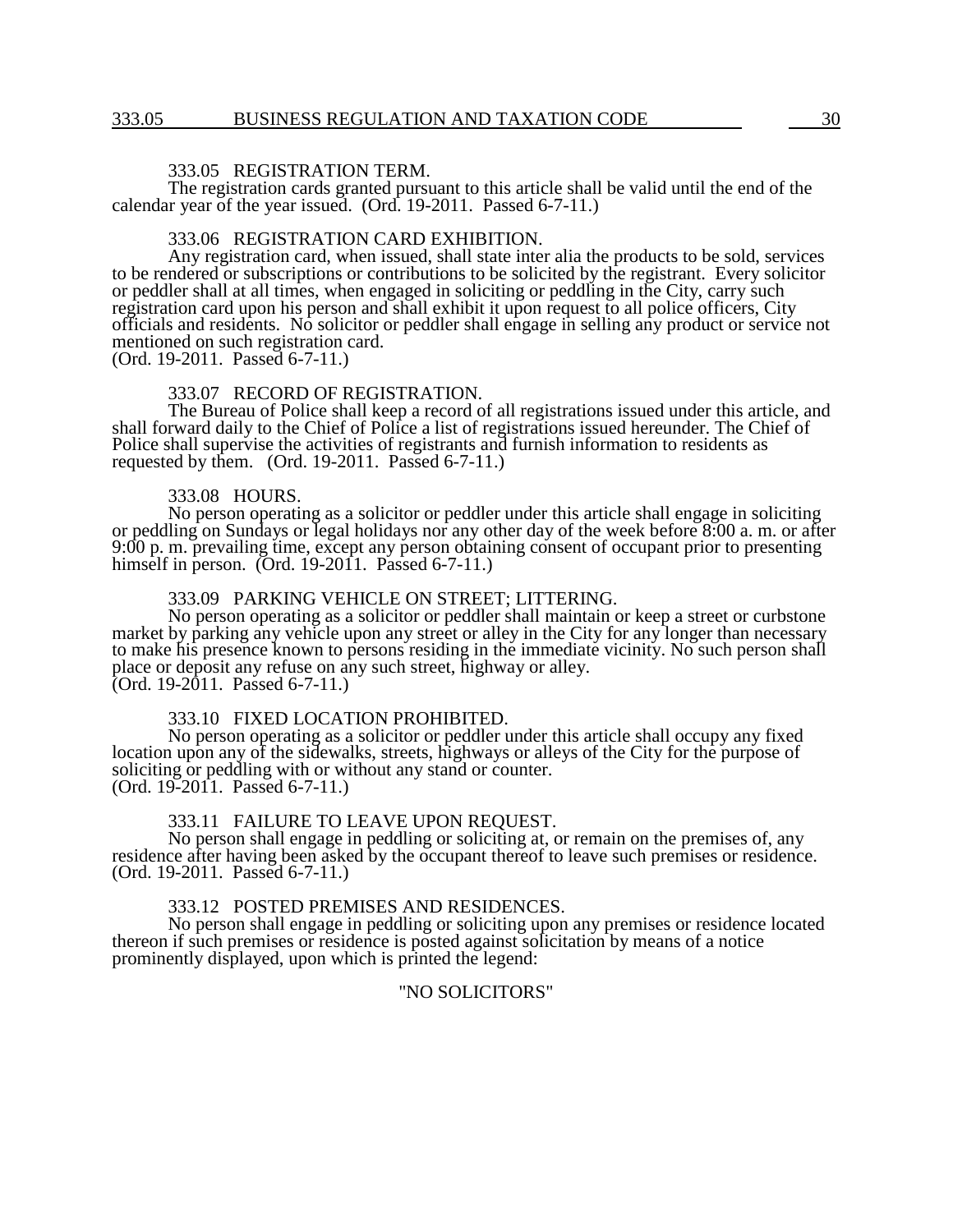A residence shall be deemed to be posted against peddling or soliciting if there is exhibited, on or near the main entrance to the premises or on or near the main door to any residence located thereon, a sign at least three inches by four inches in size, which bears the above legend in letters at least one-third inch in height. (Ord. 19-2011. Passed 6-7-11.)

#### 333.13 FRAUDULENT AND DECEPTIVE PRACTICES.

(a) No person who engages in canvassing or soliciting shall use any plan, scheme or ruse or make any statement which indicates or implies that the purpose of such person's visit is other than to obtain orders for or to make sales of goods or services.

No person who engages in solicitation shall misrepresent the right of a buyer to rescind, or cancel a sale under the provisions of applicable law, and shall provide buyer with all information as required by State and Federal Regulations. (Ord. 19-2011. Passed 6-7-11.)

# 333.14 SIDEWALK AND HANDCART VENDORS.<br>(a) Sidewalk and handcart vendors shall always be l

Sidewalk and handcart vendors shall always be licensed by the City in accordance with the Codified Ordinances.

(b) Sidewalk and handcart vendors may not operate in the Central Business District Zone, as defined in Section 1302.15 of the York Zoning Ordinance, except in accordance with the provisions of Section 333.15 or unless authorized by the Mayor pursuant to Article 505 of the Codified Ordinances.

(Ord. 19-2011. Passed 6-7-11.)

333.15 CONTINENTAL SQUARE SIDEWALK FOOD VENDOR LICENSE.<br>(a) There shall be made available one license total for Continental Square, the There shall be made available one license total for Continental Square, the area generally defined as the intersection of George Street and Market Street, except as outlined in Section 333.16 for the operation of a mobile food dispenser.

(b) The license shall be issued for a duration of one year.

(c) The fee for a Central Business sidewalk food vendor license shall be established by resolution of Council. One individual or corporate entity shall hold no more than two one licenses concurrently.

(d) The Department of Community and Economic Development, Bureau of Health, shall be responsible for issuing the licenses. The department shall develop procedures for control and monitoring of each license. A procedure shall be developed to provide City residents and businesses for first opportunity to purchase such licenses before they are made available to the general public. The department shall file a copy of the procedures with the City Clerk. Applicants shall be in good standing with the City of York and the Commonwealth of Pennsylvania. Vendor must submit proof of payment of City of York mercantile tax and Pennsylvania sales tax, this information must be made available upon request by City of York.

(e) Mobile food vendors are permitted to operate a mobile, hand-operated food dispenser which can be hand-propelled by the operator, is built specifically for the purpose of dispensing the product sold by the vendor, and is properly licensed and meets the minimum standards set forth by the National Sanitation Foundation. Motor-vehicle type mobile food dispensers may not operate in the Central Business District.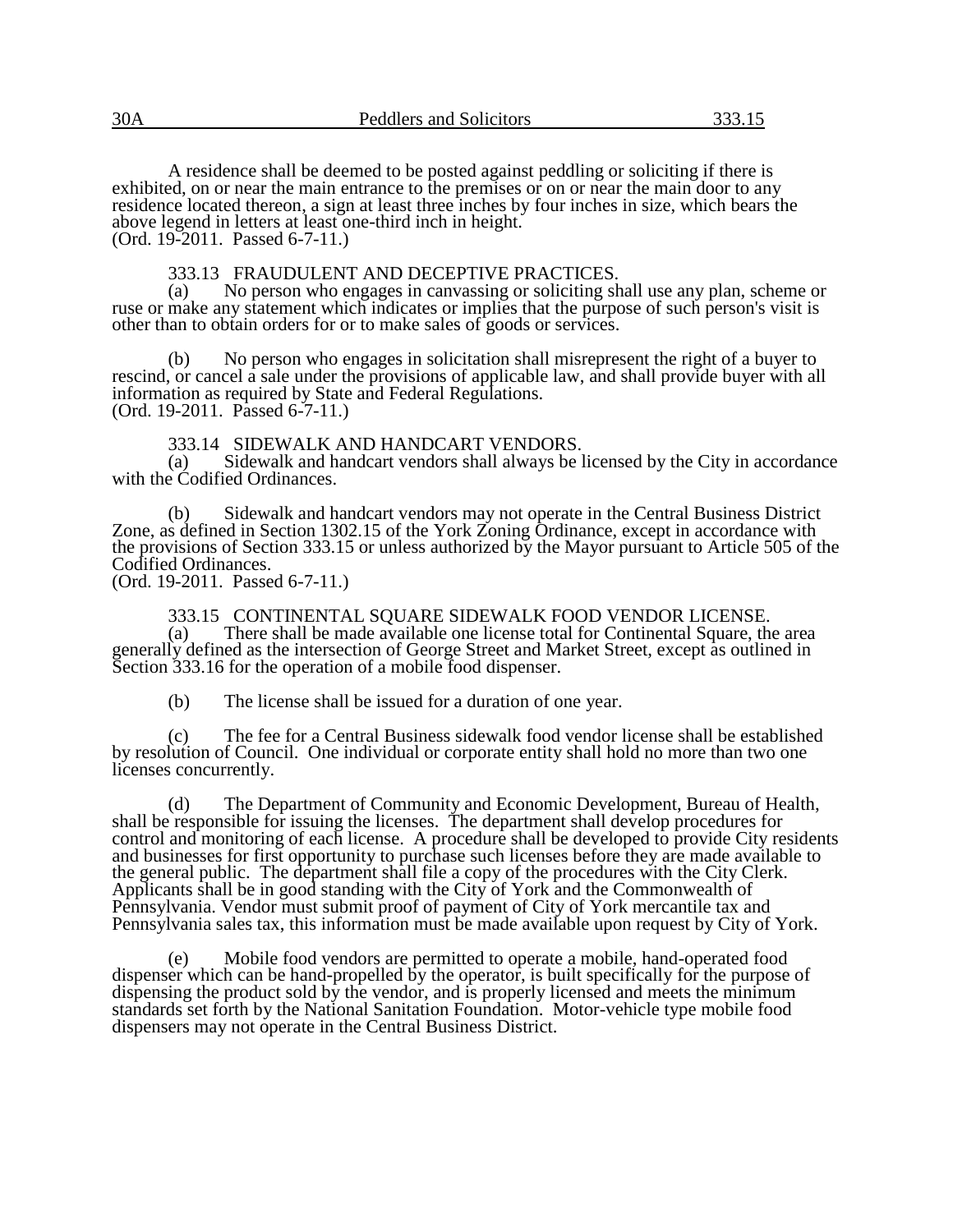(f) Proximity to food establishments. Mobile food dispensers shall not be operated within one-hundred feet of the primary public entrance to an establishment licensed by the City as a food outlet of any type whatsoever, with the exception of when such affected establishment provides to the Department of Community & Economic Development, Bureau of Health a written and notarized letter expressing waiver from this article prior to the issuance of licenses under this article.

(1) During the license period, the mobile food vendor may stay at an assigned site regardless of the subsequent opening of an eating establishment within a one hundred foot (100 ft.) perimeter.

(g) Mobile dispensers shall be permitted to sell, consistent with other subsections of this ordinance, candies, such as ice cream, chocolates, mints and gum, food, such as, hot dogs, bratwurst, sausage, sandwiches, peanuts, potato chips, fruit, salads, and beverages such as soda, lemonade, juices, bottled water, coffee, hot chocolate and periodicals such as newspapers and magazines, but shall be strictly prohibited from selling apparel, jewelry, movies, compact discs, video cassettes or video discs, cigarettes, cigars, pipes, pornography, prophylactics, and related items

(h) Mobile food dispensers shall be attended by at least one operator at all times.

(i) Mobile food dispensers shall be removed from public property between 7:00 p.m. and 7:00 a.m. between the months of October through March and 9:00 p.m. and 7:00 a.m. between the months of April through September, except as outlined in Section 333.16.

Mobile food dispensers shall not obstruct the passage of pedestrian travel, and a (1) Mobile food dispensers shall not obstruct the passage of pedestrian may clear sight triangle as referenced in Section 1307.01 of the Zoning Ordinance must be maintained.

(k) Mobile dispensers shall be required to clean all litter within twenty-five feet in all directions of the location of the stand at the end of each business day. Dispensers shall properly remove all trash and litter from the site and at no time shall place said trash in any curbside receptacle.

(l) Under this article, licenses shall be issued based on the same standards that the City Health Inspector would use to license Temporary Food Facilities, under the Pennsylvania Food Code, and licenses shall only be issued upon the City Health Inspector's passing grade of the commissary or storage facility of the vendor dispenser.

(m) Retention of the Central Business District mobile food dispenser license shall be contingent upon compliance with all requirements herein. A license holder who fails to comply with all conditions shall have their license revoked. The license fee shall be nonrefundable if revoked. (Ord. 19-2011. Passed 6-7-11.)

## 333.16 NIGHT-TIME CONTINENTAL SQUARE VENDOR LICENSE.

(a) Licensed night-time Continental Square vendors may operate hand-operated, mobile food and/or periodical dispensers, on Thursday, Friday and Saturday evenings during the months of May, June, July, August and September in Continental Square and shall have first opportunity to operate such dispensers in areas in which they hold a license on nights of special events sponsored by the City.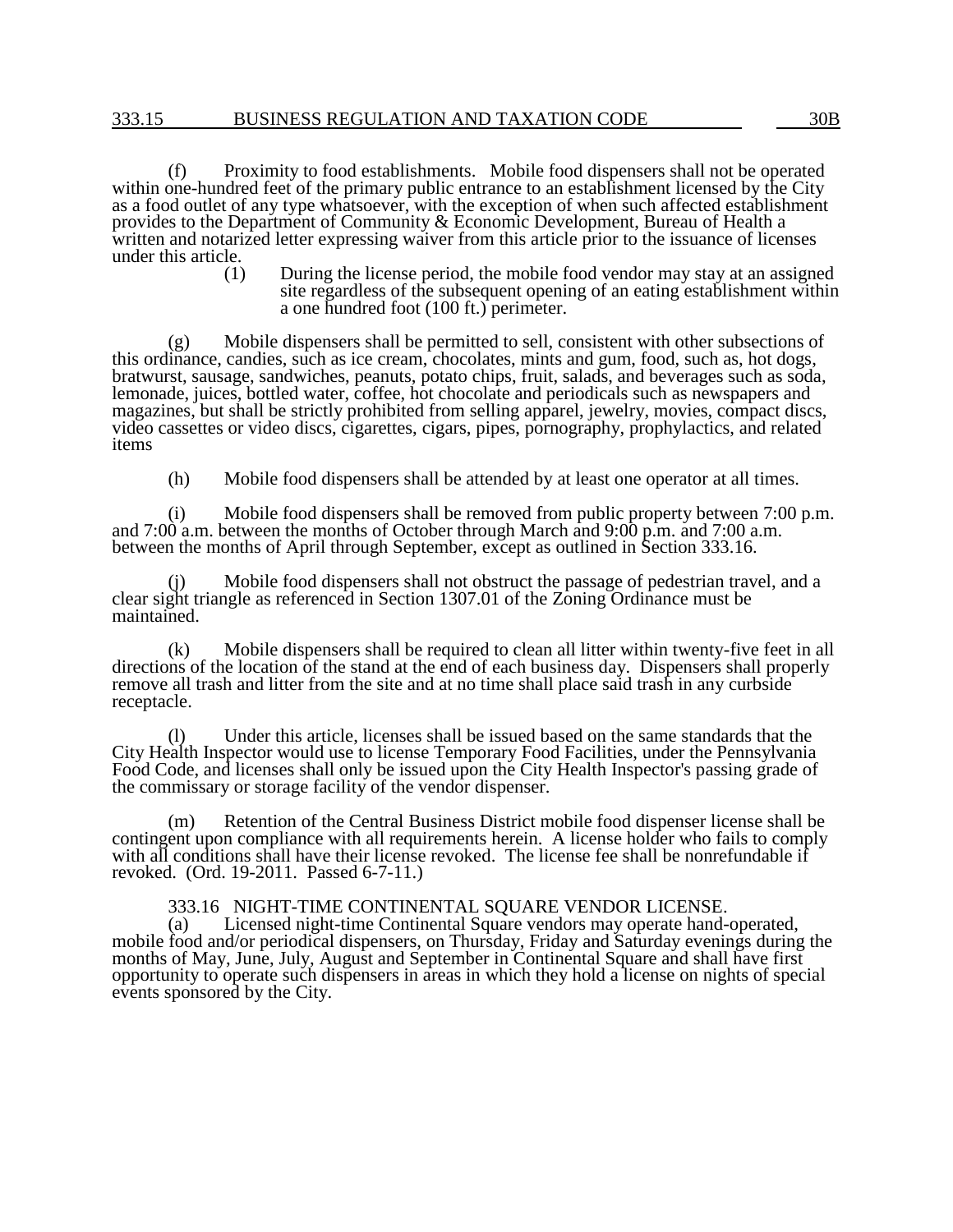(b) No more than one license shall be granted for the entire Continental Square area.

(c) The license shall be issued for a duration of one year.

(d) The fee for a nighttime Continental Square vendor license shall be established by resolution of Council. One individual or corporate entity shall hold no more than two licenses concurrently.

(e) The Department of Community and Economic Development, Bureau of Health, shall be responsible for issuing the licenses. The department shall develop procedures for control and monitoring of each license. A procedure shall be developed to provide City residents and businesses the first opportunity to purchase such licenses before they are made available to the general public. The department shall file a copy of the procedures with the City Clerk.

A vendor is permitted to operate in Continental Square only if it is operating a mobile dispenser built specifically for the purpose of dispensing the product sold by the vendor and is properly licensed and inspected.

(g) Mobile dispensers shall be attended by at least one operator at all times.

(h) Mobile dispensers, under this section, shall be permitted to operate only between the hours of 9:00 p.m. and 1:30 a.m. on Thursday evenings and shall be removed from Continental Square by 2:00 a.m. on such evenings, and only between the hours of 9:00 p.m. and 2:30 a.m. on Friday, and Saturday evenings and shall be removed from Continental Square by 2:45 a.m. on such evenings.

(i) Mobile dispensers shall not obstruct the passage of pedestrian travel and a clear sight triangle as referenced in Section 1307.01 of the Zoning Ordinance must be maintained.

Mobile dispensers shall not operate radios, boom boxes, or other sound devices that emit sounds that can be heard outside of a ten-foot radius from any part of the dispenser's cart.

(k) The diameter of the dispenser's space in terms of space in which the dispenser operates and any associated racks by which wares are displayed shall not exceed twenty-five feet.

(l) Mobile dispensers shall be permitted to sell, consistent with other subsections of this ordinance, candies, such as ice cream, chocolates, mints and gum, food, such as hot dogs, bratwurst, sausage, sandwiches, peanuts, potato chips, fruit, salads, and beverages such as soda, lemonade, juices, bottled water, coffee, hot chocolate and periodicals such as newspapers and magazines, but shall be strictly prohibited from selling apparel, jewelry, movies, compact discs, video cassettes or video discs, cigarettes, cigars, pipes, pornography, prophylactics, and related items.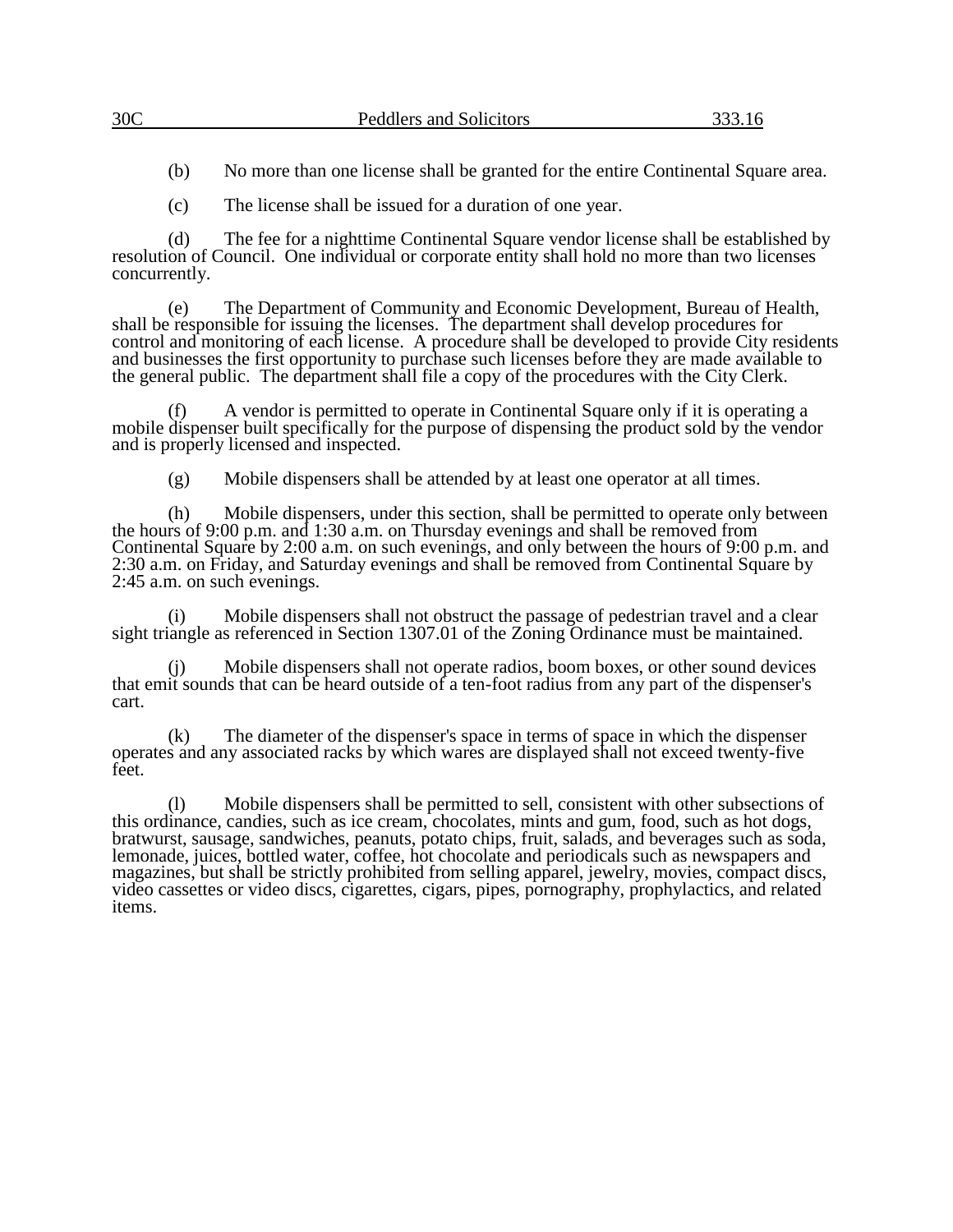### 333.17 BUSINESS REGULATION AND TAXATION CODE 30D

(m) Mobile dispensers shall be required to clean all litter within a one-block area on the same side of the street in all directions of the location of the stand at the end of each business day. Dispensers shall properly remove all trash and litter from the site and at no time shall place said trash in any curbside receptacle.

(n) Under this article, licenses shall be issued based on the same standards that the City Health Inspector would use to license Temporary Food Facilities, under the Pennsylvania Food Code, and licenses shall only be issued upon the City Health Inspector's passing grade of the commissary or storage facility of the vendor dispenser.

(o) Retention of the night-time Continental Square vendor license shall be contingent upon compliance with all requirements herein. A license holder who fails to comply with all conditions shall have their license revoked. The license fee shall be nonrefundable if revoked. (Ord. 19-2011. Passed 6-7-11.)

# 333.17 CITY PARK FOOD VENDOR LICENSE.<br>(a) There shall be made available one license per

There shall be made available one license per designated City Park for the operation of a mobile food dispenser.

- (b) The list of designated parks that a license will be available is:
	- (1) Allen Park<br>
	(2) Bantz Park<br>
	(3) Farquhar P
	- (2) Bantz Park / Odeon Park
	- $(3)$  Farquhar Park / Kiwanis Lake <br>(4) Penn Park
	- Penn Park

(c) Each license shall be issued for a duration of one year and shall be valid from April 1 through September 30 of the licensing year.

The fee for a City Park food vendor license shall be established by resolution of Council. No person may hold more than two licenses concurrently.

The Department of Public Works and the Department of Community Development, Bureau of Permits, Planning & Zoning, shall be responsible for issuing the licenses. The Department of Public Works shall develop procedures for control and monitoring of each license. A procedure shall be developed to provide City residents and businesses the first opportunity to purchase such license before they are made available to the general public. All license applications shall include:

- (1) Proof that vendor will be operating a mobile food dispenser that is National Sanitation Foundation approved or is built specifically for the purpose of dispensing the product sold by the vendor and that the dispenser has been approved by the Health Inspector.
- A current Pennsylvania food employee certificate.
- (3) Proof that applicant has an inspected and approved Commissary where mobile equipment can be stored indoors, cleaned, and re-supplied during off hours, and where consumable foods can be properly stored.
- (4) A copy of a certificate of Public Liability and Property Damage insurance. Said policy shall have a combined single limit of no less than five hundred thousand dollars (\$500,000.)
- (5) A plan for the use of a restroom facility by the vendor.